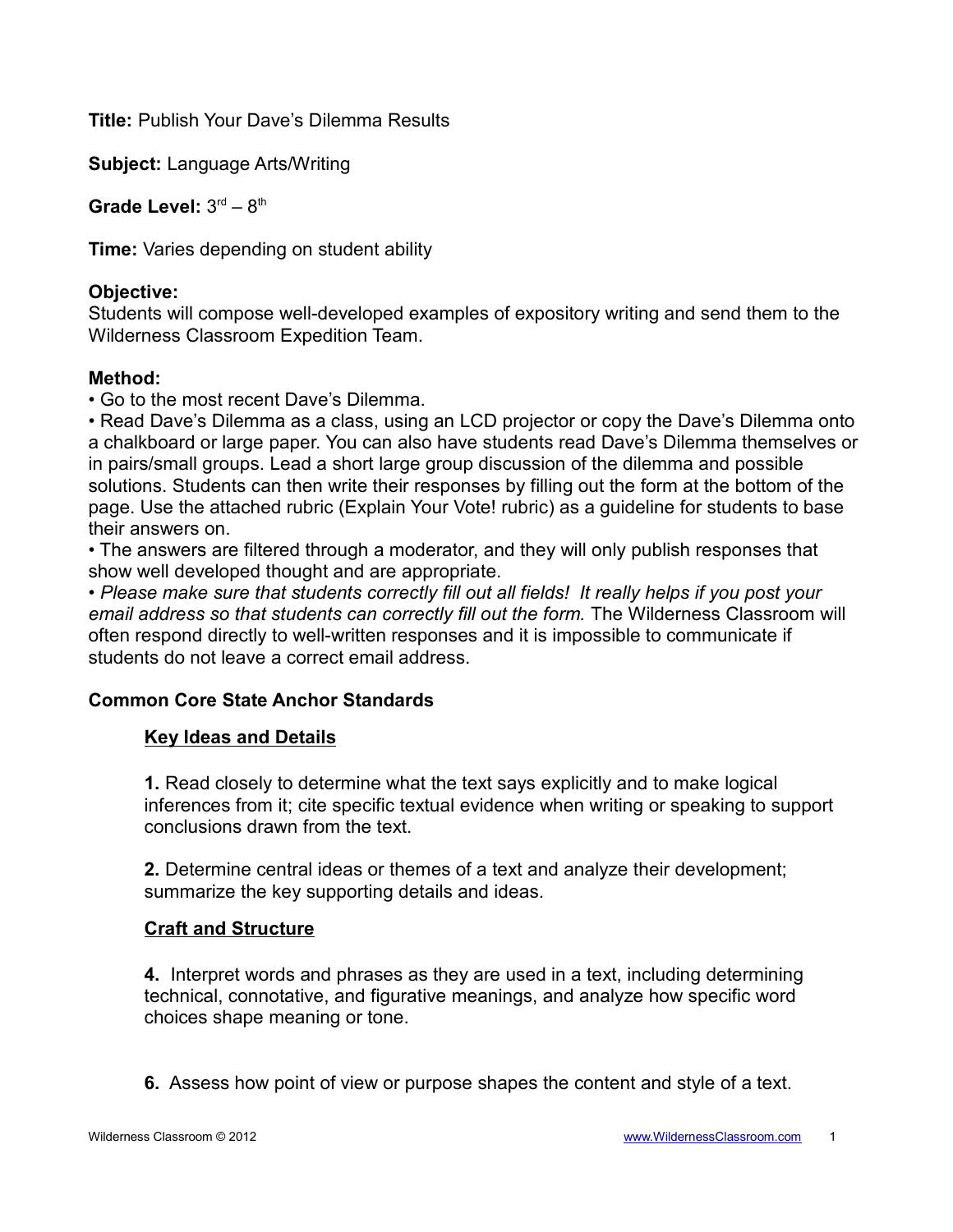### **Integration of Knowledge and Ideas**

**7.** Integrate and evaluate content presented in diverse media and formats, including visually and quantitatively, as well as in words.

**8.** Delineate and evaluate the argument and specific claims in a text, including the validity of the reasoning as well as the relevance and sufficiency of the evidence.

**9.** Analyze how two or more texts address similar themes or topics in order to build knowledge or to compare the approaches the authors take.

#### **Lesson Extensions:**

Have students form fully developed expository essays based on the Dave's Dilemma. Students can then type their answers and submit their response online using the form below Dave's Dilemma.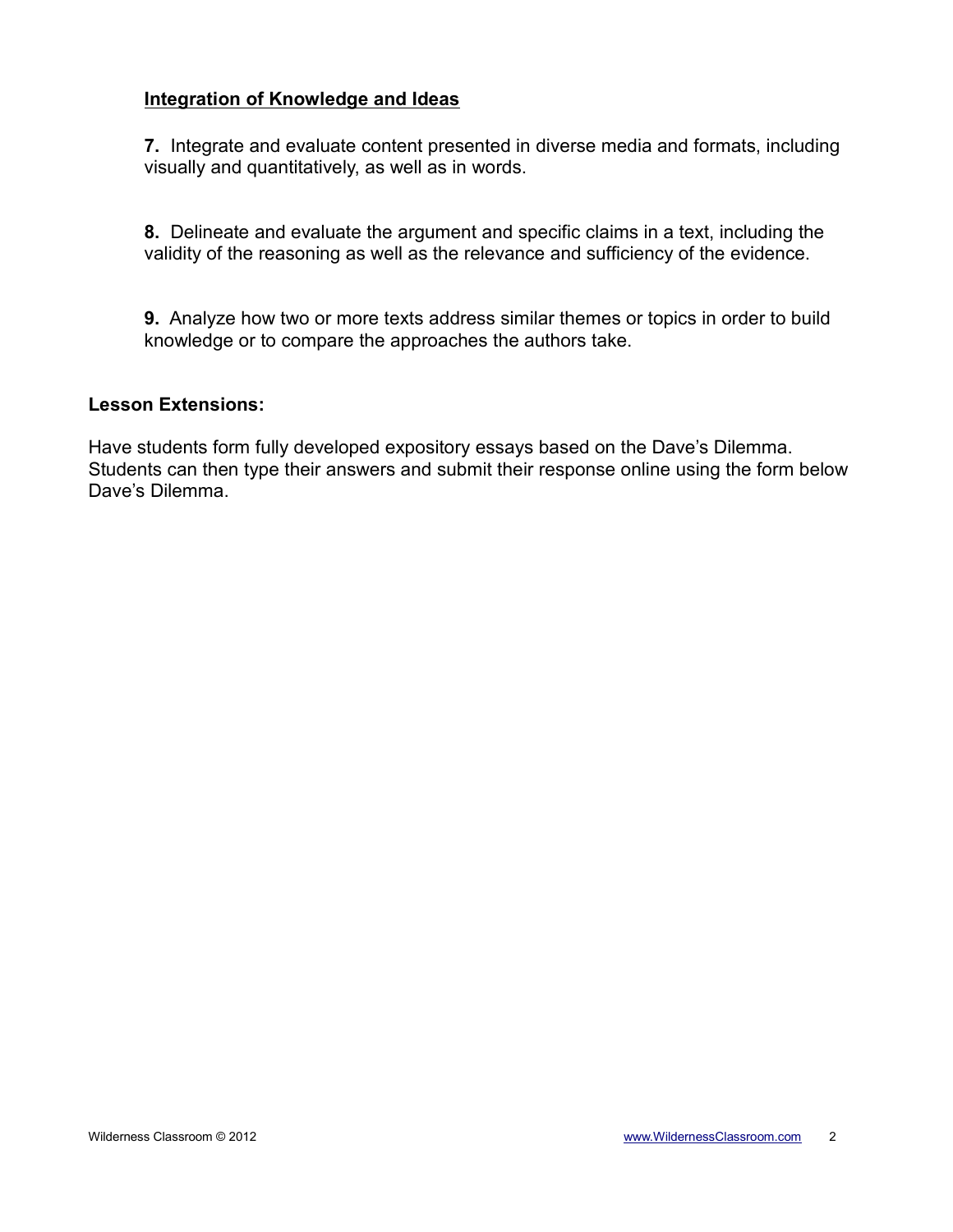Publish Your Dave's Dilemma Response!

Dilemmas are a major part of any adventure. We really do rely on your help to guide us safely through the wilderness. We need to make sure that the decisions that you are making for us are well-thought out and show that you are working with us!

One of the best ways to make your ideas count is by writing to us. You can use this worksheet to help your organize your essay.

\_\_\_\_\_\_\_\_\_\_\_\_\_\_\_\_\_\_\_\_\_\_\_\_\_\_\_\_\_\_\_\_\_\_\_\_\_\_\_\_\_\_\_\_\_\_\_\_\_\_\_\_\_\_\_\_\_\_\_\_\_\_\_\_\_\_\_\_\_\_\_\_\_\_

\_\_\_\_\_\_\_\_\_\_\_\_\_\_\_\_\_\_\_\_\_\_\_\_\_\_\_\_\_\_\_\_\_\_\_\_\_\_\_\_\_\_\_\_\_\_\_\_\_\_\_\_\_\_\_\_\_\_\_\_\_\_\_\_\_\_\_\_\_\_\_\_\_\_  $\_$  , and the contribution of the contribution of  $\mathcal{L}_\mathcal{A}$  , and the contribution of  $\mathcal{L}_\mathcal{A}$ 

 $\mathcal{L}_\mathcal{L} = \{ \mathcal{L}_\mathcal{L} = \{ \mathcal{L}_\mathcal{L} = \{ \mathcal{L}_\mathcal{L} = \{ \mathcal{L}_\mathcal{L} = \{ \mathcal{L}_\mathcal{L} = \{ \mathcal{L}_\mathcal{L} = \{ \mathcal{L}_\mathcal{L} = \{ \mathcal{L}_\mathcal{L} = \{ \mathcal{L}_\mathcal{L} = \{ \mathcal{L}_\mathcal{L} = \{ \mathcal{L}_\mathcal{L} = \{ \mathcal{L}_\mathcal{L} = \{ \mathcal{L}_\mathcal{L} = \{ \mathcal{L}_\mathcal{$ 

Make sure that your essay is well written, spelled correctly, and uses proper punctuation.

1. What is the dilemma the team is facing?

- 2. What kind of problem is this dilemma?
- a. Logistical they need to know where to go
- b. Safety they need to find out a way to stay safe
- c. Operational the team needs to find out a better way to do something
- d. Ecological/ Moral the team has a chance to help the environment or people

3. What are some possible solutions to this dilemma?

- a.\_\_\_\_\_\_\_\_\_\_\_\_\_\_\_\_\_\_\_\_\_\_\_\_\_\_\_\_\_\_\_\_\_\_\_\_\_\_\_\_\_\_\_\_\_\_\_\_\_\_\_ b.\_\_\_\_\_\_\_\_\_\_\_\_\_\_\_\_\_\_\_\_\_\_\_\_\_\_\_\_\_\_\_\_\_\_\_\_\_\_\_\_\_\_\_\_\_\_\_\_\_\_\_
- c.\_\_\_\_\_\_\_\_\_\_\_\_\_\_\_\_\_\_\_\_\_\_\_\_\_\_\_\_\_\_\_\_\_\_\_\_\_\_\_\_\_\_\_\_\_\_\_\_\_\_\_
- d. \_\_\_\_\_\_\_\_\_\_\_\_\_\_\_\_\_\_\_\_\_\_\_\_\_\_\_\_\_\_\_\_\_\_\_\_\_\_\_\_\_\_\_\_\_\_\_\_\_\_\_

4. What solution do you think would work best?

5. Name three ways this solution would help the team or the environment.

| а. |  |
|----|--|
| b. |  |
| u. |  |
| d. |  |
|    |  |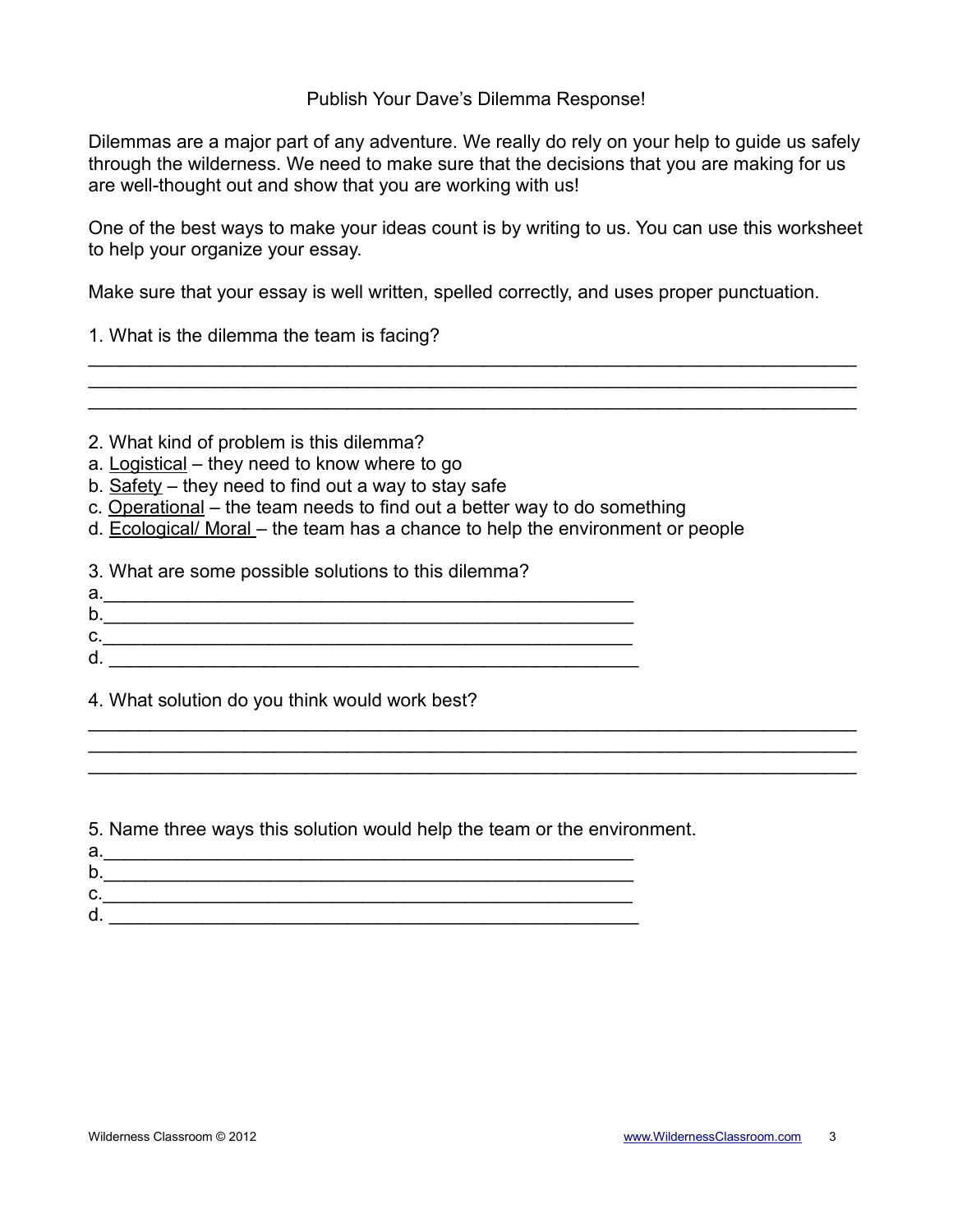# 6. Fill out the chart to help develop support for your ideas

|                                | Paragraph 2 | Paragraph 3 | Paragraph 4 |
|--------------------------------|-------------|-------------|-------------|
| <b>Supporting Detail</b><br>#1 |             |             |             |
| <b>Supporting Detail</b><br>#2 |             |             |             |
| <b>Supporting Detail</b><br>#3 |             |             |             |

6. My thesis statement is going to be...

7. The topic sentence for Paragraph 2 is going to be...

8. The topic sentence for Paragraph 3 is going to be...

Wilderness Classroom © 2012

www.WildernessClassroom.com 4